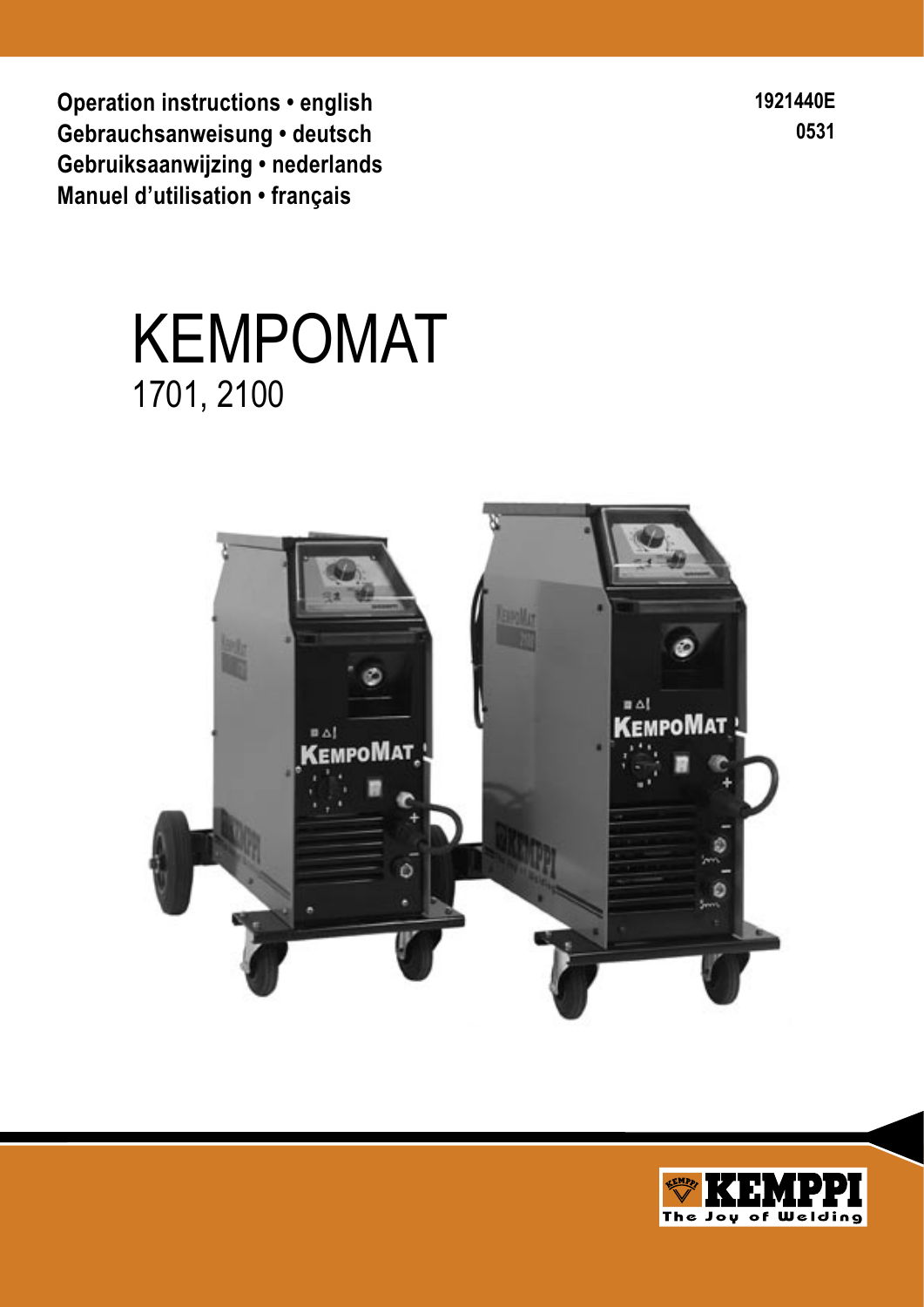#### **CONTENTS**

| $\mathbf 1$ .    | <b>PREFACE</b> |                 |   |  |  |
|------------------|----------------|-----------------|---|--|--|
|                  | 11             |                 |   |  |  |
|                  | 1.2.           |                 |   |  |  |
|                  | 1.3.           |                 |   |  |  |
|                  | 1.4.           |                 |   |  |  |
|                  | 1.5.           |                 |   |  |  |
|                  | 1.6.           |                 |   |  |  |
|                  | 1.7.           |                 |   |  |  |
| 2.               |                |                 |   |  |  |
|                  | 2.1.           |                 |   |  |  |
|                  | 2.2.           |                 |   |  |  |
|                  | 2.3.           |                 |   |  |  |
|                  | 2.4.           |                 |   |  |  |
|                  | 2.5.           |                 |   |  |  |
| 3.               |                |                 |   |  |  |
|                  | 3.1.           |                 |   |  |  |
|                  | 3.2.           |                 |   |  |  |
|                  | 3.3.           |                 |   |  |  |
|                  | 3.4.           |                 |   |  |  |
|                  | 3.5.           |                 |   |  |  |
|                  | 3.6.           |                 |   |  |  |
|                  | 3.7.           |                 |   |  |  |
|                  | 3.8.           |                 |   |  |  |
|                  | 3.9.           |                 |   |  |  |
|                  | 3.10.          |                 |   |  |  |
|                  | 3.11.          | Storage. $\Box$ | 9 |  |  |
| $\overline{4}$ . |                |                 |   |  |  |
|                  | 4.1.           |                 |   |  |  |
|                  | 4.2.           |                 |   |  |  |
| 5.               |                |                 |   |  |  |
| 6.               |                |                 |   |  |  |
| 7.<br>8.         |                |                 |   |  |  |
|                  |                |                 |   |  |  |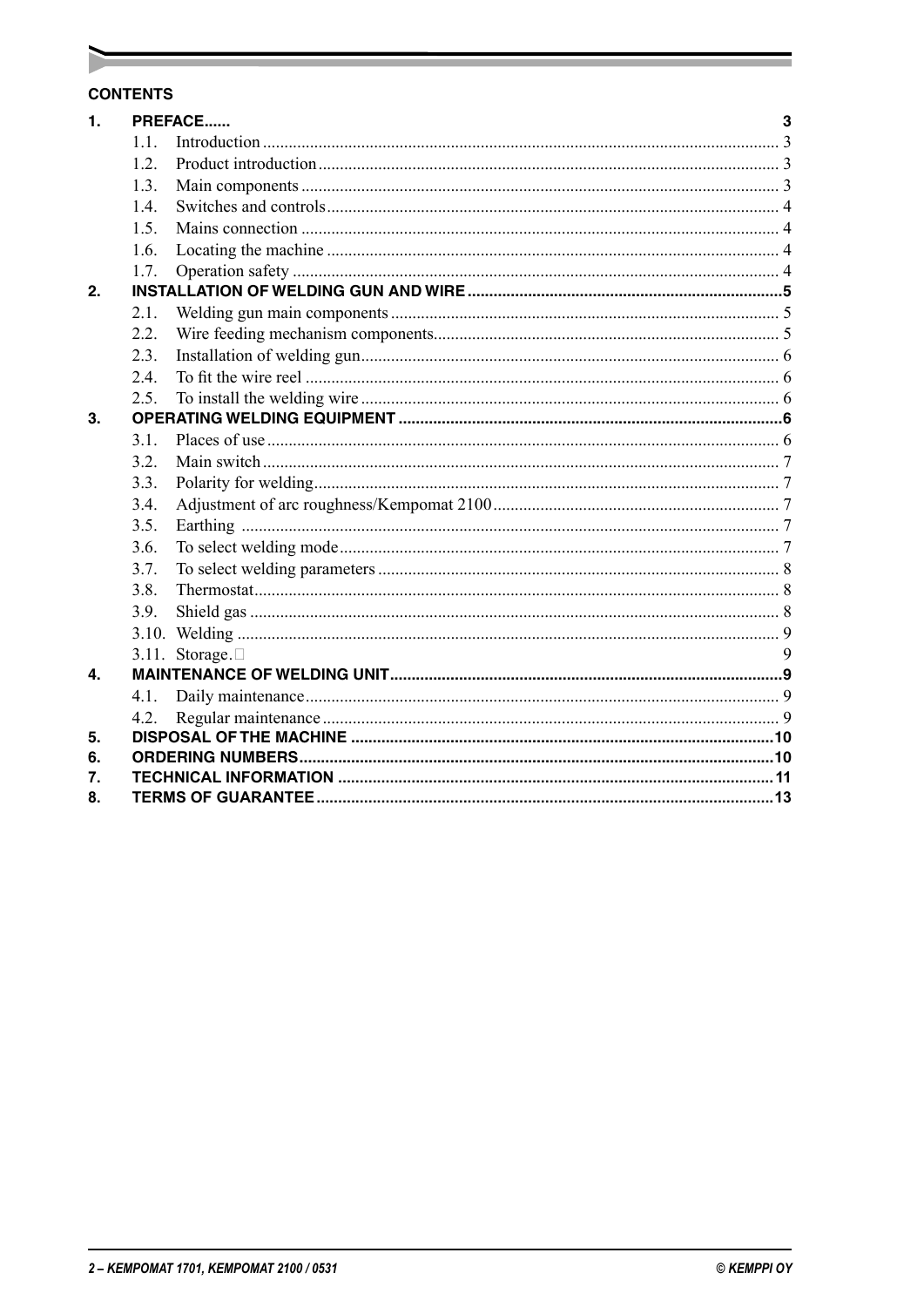# **1. PREFACE**

# **1.1. Introduction**

Congratulations on having purchased this product. Properly installed Kemppi products should prove to be productive machines requiring maintenance at only regular intervals. This manual is arranged to give you a good understanding of the equipment and its safe operation. It also contains maintenance information and technical specifications. Read this manual from front to back before installing, operating or maintaining the equipment for the first time. For further information on Kemppi products please contact us or your nearest Kemppi distributor.

The specifications and designs presented in this manual are subject to change without prior notice.

In this document, for danger to life or injury the following symbol is used:  $\Box$ Read the warning texts carefully and follow the instructions. Please also study the Operation safety instructions and respect them when installing, operating and servicing the machine.

# **1.2. Product introduction**

Kempomat is a welding machine with integrated welding current supply and wire feeder. The power supply converts the mains voltage suitable for welding. The wire feeding mechanism feeds wire from a roll through the welding gun nozzle into the arc. A weld is made by moving the welding gun.

# **1.3. Main components**

- A Housing
- B Door plate
- C Handle
- D Earth cable socket
- E Gun connector
- F Polarity selector
- G Switches and controls
- H Wire feed mechanism
- I Feed roll latch
- J Roll brake control
- K Gas bottle holder



**This equipment's electromagnetic compatibility (EMC) is designed for use in an industrial environment. Class A equipment is not intended for use in residential location where the electrical power is provided by the public low-voltage supply system.**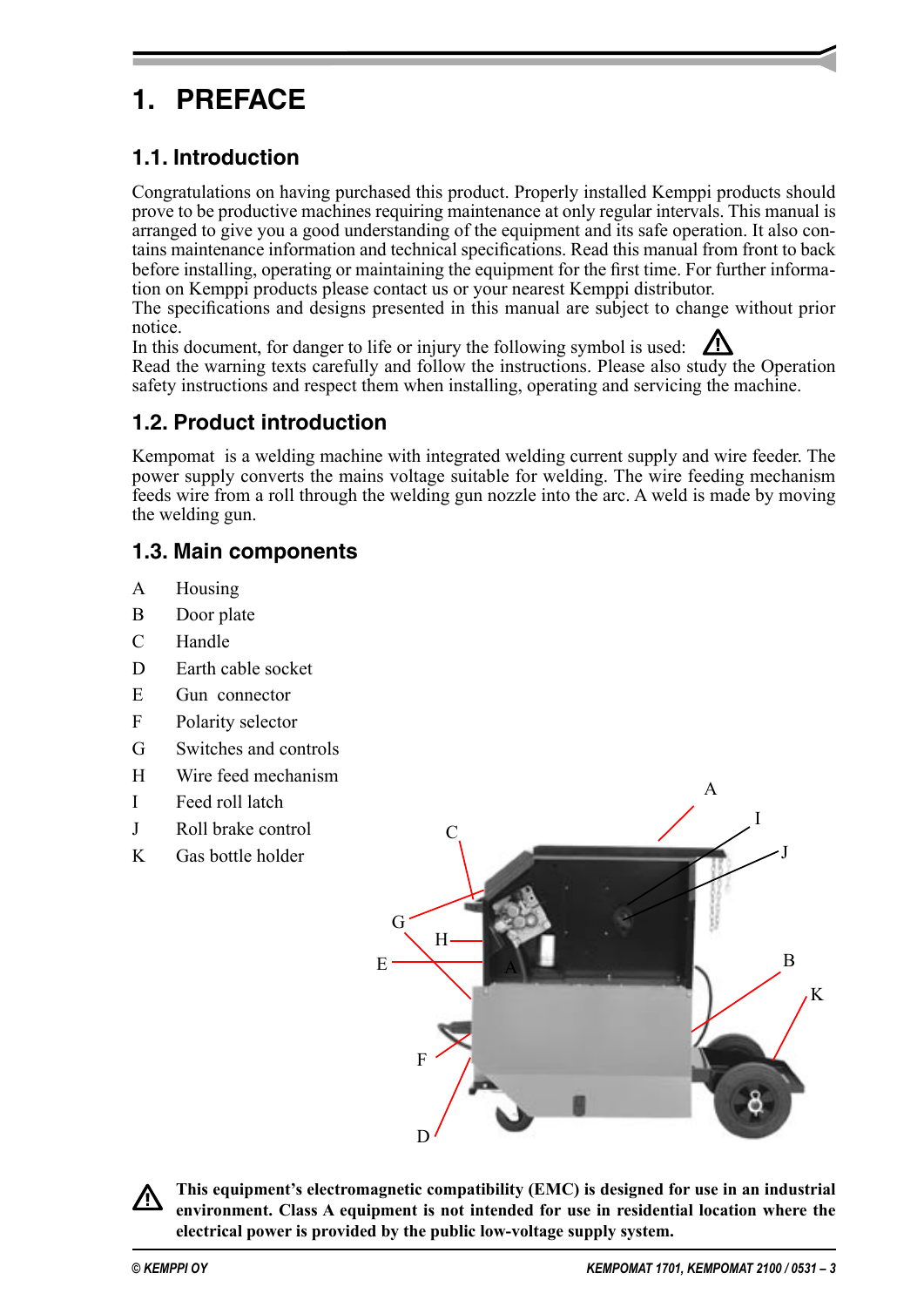# **1.4. Switches and controls**



- 1 Main switch and pilot light
- 2 Overheat control lamp
- 3 Voltage selector
- 4 Polarity selector
- 5 **I** Return current dix connector (coarser arc), only Kempomat 2100
- 6 **II** Return current dix connector (softer arc)
- 7 Welding method selector (2-way/ spot or 4-sequence)
- 8 Wire feed rate adjustment potentiometer
- 9 Timer potentiometer

#### **1.5. Mains connection**

The machine is supplied with the mains cable installed. The cable may be disconnected and the plug installed only by an authorised electrician! See under "Maintenance". The fuse rating and the cable diameter are given in the chapter Technical data in the end of this document.

## **1.6. Locating the machine**

Use the front panel handles to move the machine. Use ropes for lifting. Do not use a hook or a chain! Place the machine on a horizontal, stable and clean base. Protect from hard rain and intensive sunshine. Ensure unhindered circulation of cooling air.

## **1.7. Operation safety**

Please study these Operation safety instructions and respect them when installing, operating and servicing the machine.

#### *Welding arc and spatters*

Welding arc hurts unprotected eyes. Be careful also with reflecting arc flash. Welding arc and spatter burn unprotected skin. Use safety gloves and protective clothing.

#### *Danger for fire or explosion*

Pay attention to fire safety regulations. Remove flammable or explosive materials from welding place. Always reserve sufficient fire-fighting equipment on welding place. Be prepared for hazards in special welding jobs, eg. for the danger of fire or explosion when welding container type work pieces. Note! Fire can break out from sparks even several hours after the welding work has been finished!

#### *Mains voltage*

Never take welding machine inside a work piece (eg. container or truck). Do not place welding machine on a wet surface. Always check cables before operating the machine. Change defect cables without delay. Defect cables may cause an injury or set out a fire. Connection cable must not be compressed, it must not touch sharp edges or hot work pieces.

#### *Welding power circuit*

Isolate yourself by using proper protective clothing, do not wear wet clothing. Never work on a wet surface or use defect cables. Do not put MIG-gun or welding cables on welding machine or on other electric equipment. Do not press MIG-gun switch, if the gun is not directed towards a work piece.

#### *Welding fumes*

Take care that there is sufficient ventilation during welding. Take special safety precautions when welding metals which contain lead, cadmium, zinc, mercury or beryllium.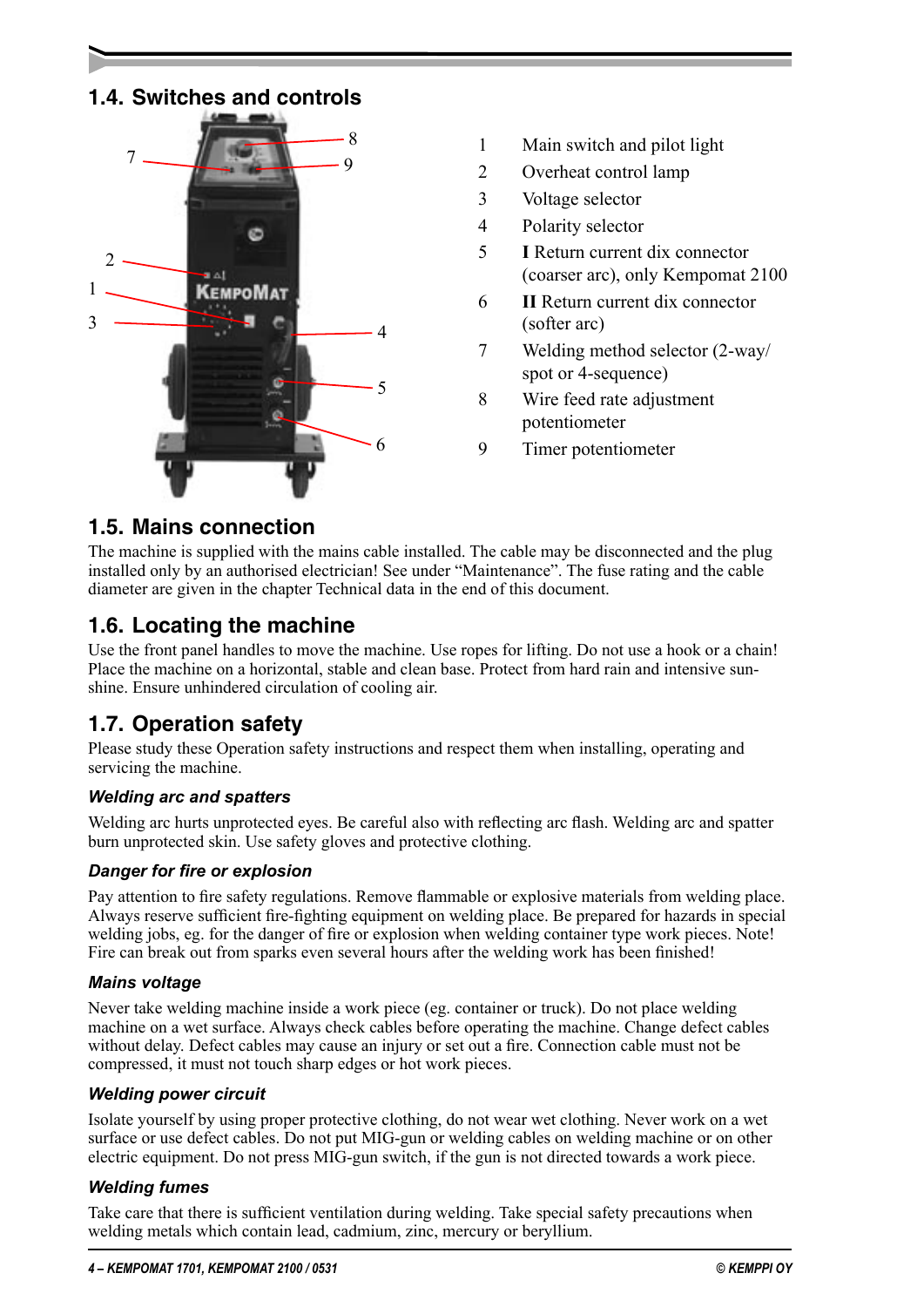# **2. INSTALLATION OF WELDING GUN AND WIRE**

Select the flow nozzle, the wire conduit and the feed roll to match the wire. The machine is supplied with 0.6 and 0.8 mm dia. wires.

## **2.1. Welding gun main components**



- 1 Handle
- 2 Trigger
- 3 Neck
- 4 Gas nozzle
- 5 Gun connector
- 6 Wire conduit

## **2.2. Wire feeding mechanism components**

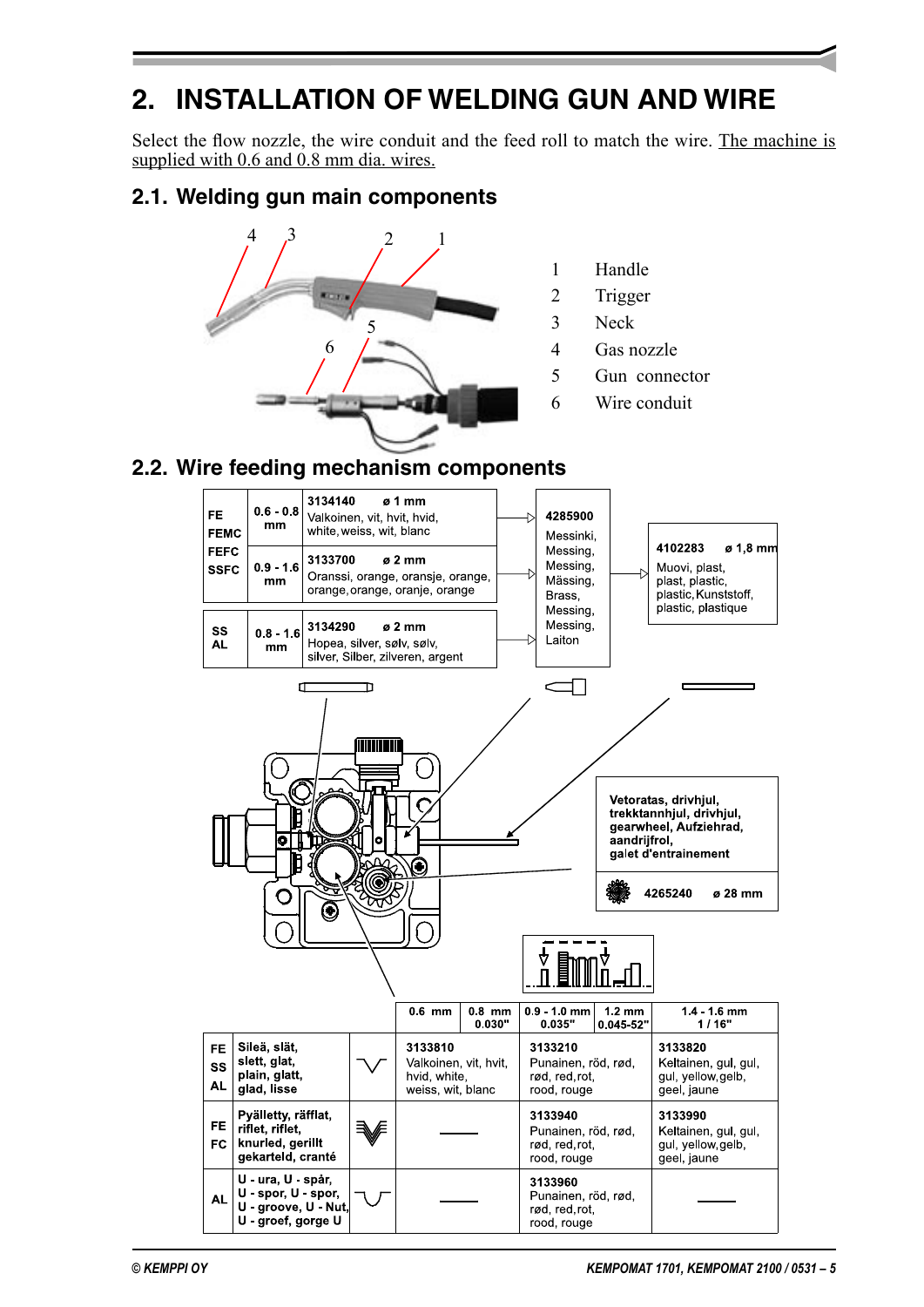# **2.3. Installation of welding gun**

To ensure trouble-free welding use only original Kemppi welding guns. Do not use a damaged gun.

Make sure the gun wire conduit and the flow nozzle match the manufacturer's recommendations for the type and diameter of the wire you use. Too small a conduit may overload the wire feed device and disturb wire feeding.

Tighten the gun quick connector to eliminate voltage losses. A loose joint will make the gun and the wire feeder warm. After this check that the conduit inside the wire liner does not touch the feed rolls.

# **2.4. To fit the wire reel**

- 1. Release the reel latch claws by turning them 1/4 of a turn.
- 2. Insert the reel so that the hole in the reel will be at the pin of the device. Use reel supports, when required.
- 3. Insert the reel. N.B.!The wire travels from the top of the roll to the wire feed unit.
- 4. Secure the reel by turning the latch.



Before installing the welding wire check that the feed roll, the wire conduit and the flow nozzle match the wire.

- 1. Fit in the feed roll and check once more that the correct groove is in line with the wire.
- 2. Round the end of the wire and push it through wire guide into burner's wire tube
- 3. Check, that the wire is in the groove and set clamping lever on its place. Tighten only a little.
- 4. Feed the wire into the gun by pressing the gun switch. Wire clamping force to the feed roll is correct, when wire coming out of flow nozzle can be lightly slowed down with fingers.
- 5. Regulate braking power of wire roll by turning the adjustment screw in the centre of latch with a screw driver. Do not tighten too much, as the brake puts an additional load on motor.



**Note! Not wire nor wire reel must touch the unit body, as it creates a danger of short circuit!** When using aluminium wire it might be advisable to totally remove the spiral part of the back guide. If you use cored wire, check the wire manufacturer's instructions on use and safety first.

# **3. OPERATING WELDING EQUIPMENT**

Also see section 1. Before you start using the welding machine.

Welding in fire or explosion hazard sites is absolutely forbidden!

**Note! When welding in other than industrial surroundings, the unit might cause disturbance in radio equipment. Taking necessary precautions is the responsibility of the user.**

## **3.1. Places of use**

Kempomat is a basic welding machine for MIG/MAG welding in maintenance, servicing and repair works. It is suitable for both normal MIG/MAG welding as well as for welding without shield gas.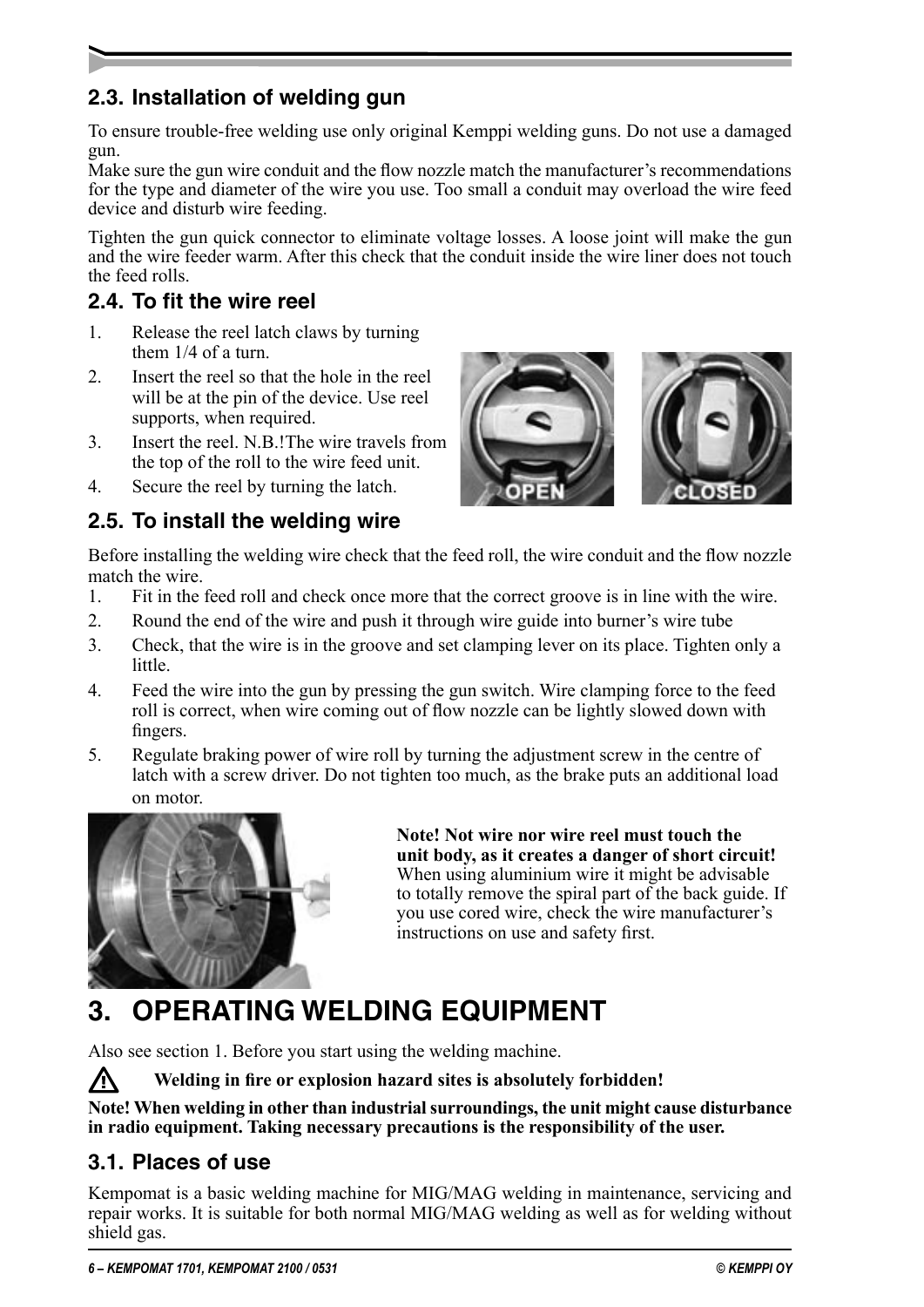# **3.2. Main switch**

In position I control circuit of the unit is live and indicator light of main switch is on. Power source and welding circuit become active, when gun trigger is pressed.

Note. If mains power is shut off or triggered, you must wait 10 to 15 sec, before switching power back on.

Always switch the unit on and off from the main switch. Do not use the mains plug as a switch!



**Reware that neither you yourself, gas bottles nor electric equipment become a**<br>next of the welding electric circuit! **part of the welding electric circuit!**

# **3.3. To select polarity for welding**

Solid wire is usually welded in  $+$  pole and cored wire in  $-$  pole gun. Check for the recommended polarity on package or product seller. When welding very thin plates (0.5 to 0.7 mm) - polarity might also work best for solid wire.

# **3.4. Adjustment for arc roughness I\_M\\_II\_MM\_ /Kempomat 2100**

Arc roughness is set by connecting the return current cable or polarity selector cable to the one of the two dix connectors on the front plate.

The connector marked with symbol **I** gives a rougher arc, which is used for welding of thin sheets and ferrous metals by lower currents. Consider especially with  $CO<sub>2</sub>$  shielding gas.

The connector marked with symbol **II** is suitable for greater currents and especially for aluminium and stainless materials. The most suitable roughness is, however, most dependent on the welding case. You will find the best position by testing.

# **3.5. Earthing**

If possible, always fix the earth clamp of return current cable directly on the welding target. Clean earth clamp touch surface of paint and rust. Secure clamp so, that the surface it is touching is as large as possible. Finally check that clamp sits tightly.

# **3.6. To select welding mode**

Also see section 1.4. Switches and controls.

Use the welding mode selecting switch to select how to regulate shield gas flow and wire feed in welding gun switch. You have three welding modes to select from:

### *<u>2T* –sequence procedure</u>

Gas flow and wire inch start when gun switch is pressed and end when the switch is released. Wire feed is in cycles, if timer potentiometer is set on time scale range.



#### **4 T**-sequence procedure

Gas flow starts when gun switch is pressed all the way. When the switch is released, wire inch starts and welding begins. When the gun switch is pressed again, wire inch is interrupted and when the switch is released, shield gas flow

ends. Wire inch will be in cycles, if timer potentiometer is set on time scale range.

#### **Spot welding procedure**

Shield gas flow and wire inch start, when gun switch is pressed all the way and end when time set by the timer potentiometer ends or when the gun switch is released. If the timer potentiometer is in 0 range this procedure will not start.

#### *TIMER* **potentiometer**

Welding can be spaced by selecting a time for welding period on timer potentiometer. Wire feed and gas flow will be automatically interrupted after set time and automatically restarted.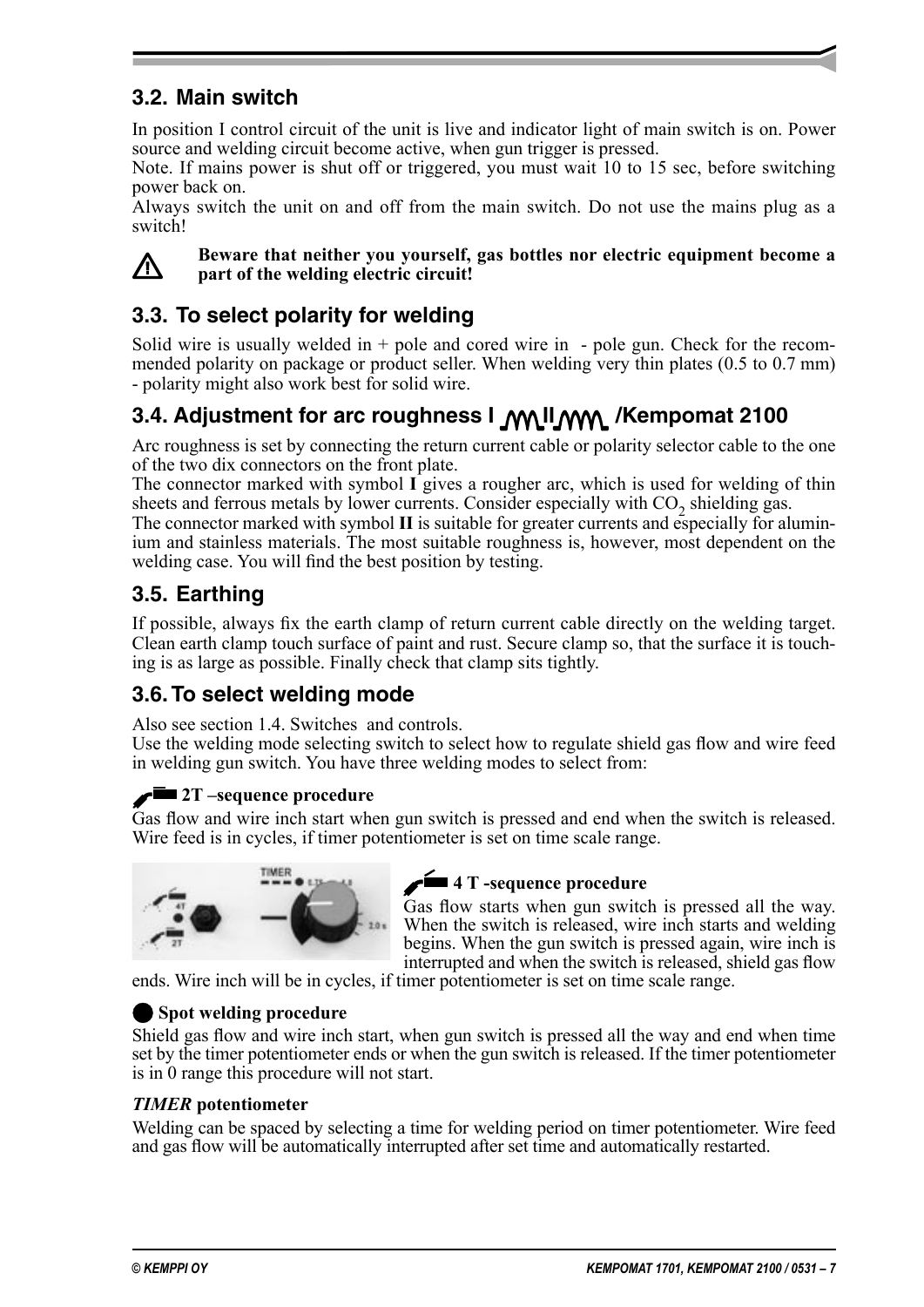# **3.7. To select welding parameters**

- 1. Select adjustment step of voltage switch.
- 2. Set adjustment potentiometer of wire inch speed on the same number.





- 3. Test the weld and make necessary adjustments in wire inch.
- 4. If fusion power is not suitable for the target, set the voltage anew. Also adjust wire feed, if necessary. Repeat until the values suit the target.

| <b>Kempomat 1700</b>                                                      |                                                                                                                | <b>Kempomat 2100</b> |                                                                                                                  |  |
|---------------------------------------------------------------------------|----------------------------------------------------------------------------------------------------------------|----------------------|------------------------------------------------------------------------------------------------------------------|--|
| Voltage step<br>$\overline{2}$<br>3<br>$\overline{4}$<br>5<br>6<br>7<br>8 | Open circuit voltage<br>16,1 V<br>17,5 V<br>19,2 V<br>21,1 V<br>23,6 V<br>26,4 V<br>$30,1 \text{ V}$<br>34,7 V | Voltage step<br>8    | Open circuit voltage<br>16.9 V<br>18,2 V<br>19,6 V<br>21,1 V<br>22,8 V<br>24,6 V<br>26,4 V<br>28,5 V<br>$30,8$ V |  |

## **3.8. Thermostat**

Thermal protection of the unit prevents the power source from overheating. Thus the unit will not be damaged, even if load during welding exceeds load factor. When overheating pilot lamp lights, welding is not possible. There is an appr. 3 min delay before the light goes out, and welding can be normally continued by starting from the trigger. The light can also signify low supply voltage or an overtly long welding period.



# **3.9. Shield gas**

#### **Handle gas bottle with care, it might explode if it falls down!**<br>**Persons the donger of folling, the gas bottle must not be high Because the danger of falling, the gas bottle must not be higher than 1600 mm.**

Shield gas shields the arc and in MAG welding it is also used for reinforcing the weld seam. Shield gas for steel wire is carbon dioxide  $(CO<sub>2</sub>)$  or mixed gas, where main component is argon (Ar) and the rest is carbon dioxide. When welding aluminium wire, pure argon is used as shield gas.

Flow meter must be suitable for gas type. Usually suitable flow is 8 to 10 l/min. If flow is too slow or too big, the weld seam becomes porous.

Your dealer will give you advice on choosing gas and equipment.



#### **Note! Always mount the gas bottle in upright position in a specially made rack on the wall or in a bottle trolley. Always close the bottle valve after finishing welding.**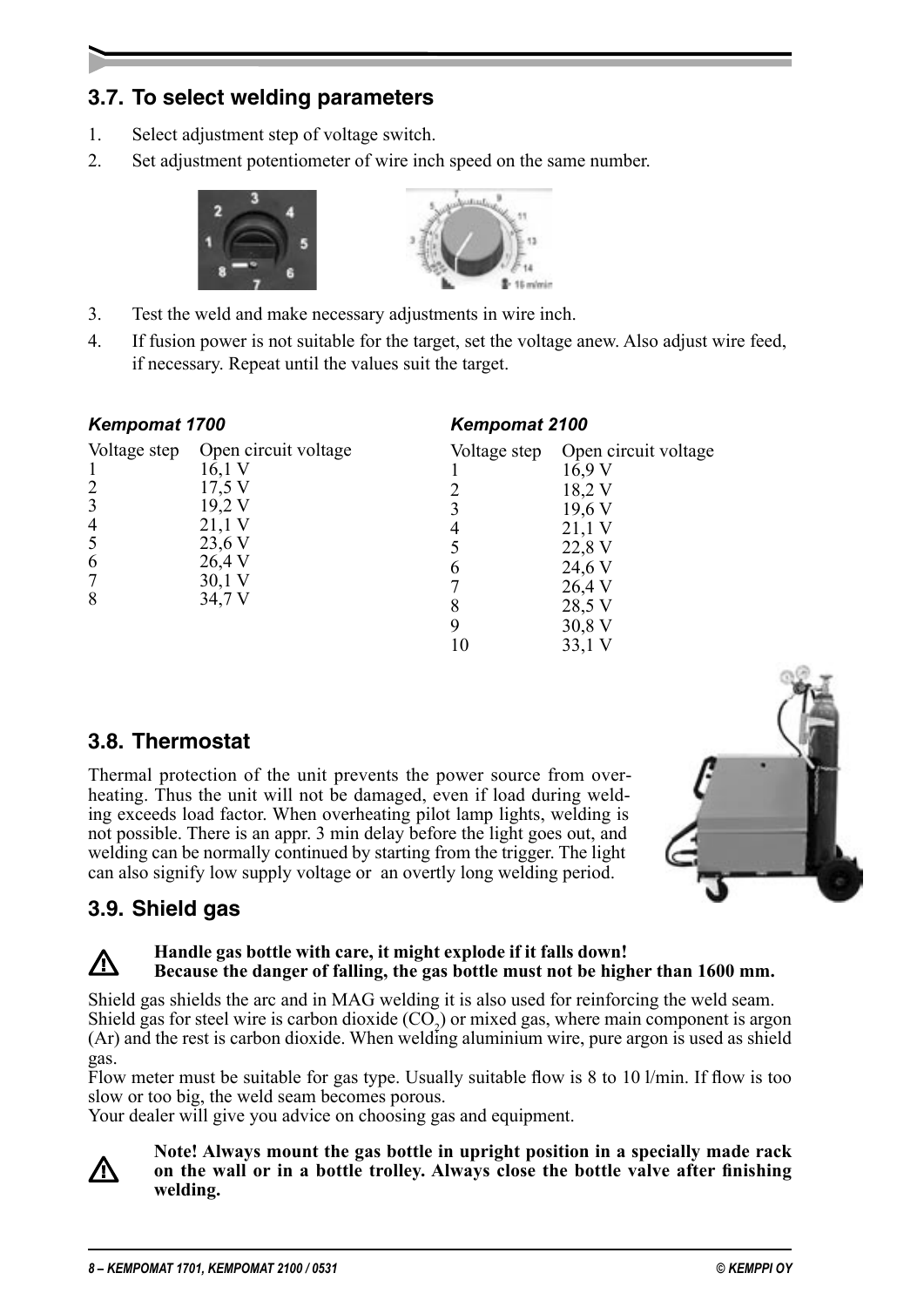# **3.10. Welding**

#### **Never look at the flame arc without a face shield for arc welding! Protect yourself and your surroundings from the flame arc and hot spatter!**

You can start welding, when selections and adjustments demanded by the work have been done. Welding begins when wire is pressed to the work piece by pressing the gun switch. Arc forms, shield gas starts to flow and wire feed inches welding wire out of the gun nozzle. Note! It is advisable to test welding first on something else than the work piece.



#### **Welding fumes are a possible health hazard, make certain there is sufficient ventilation during welding!**

# **3.11. Storage**

Store the unit in a clean and dry place. Shield it from rain and at temperatures exceeding  $25^{\circ}$ C from direct exposure to sun. There must be sufficient free space in front and back of the unit for air circulation.

# **4. MAINTENANCE OF WELDING UNIT**

## **4.1. Daily maintenance**

#### **R** Be careful of mains voltage when handling electric cables!

Clean wire passage in gun and check contact tip regularly. Always check condition of mains and welding cables before use, change damaged ones.

#### **Note! Mains cable can be changed only by a qualified electrician!**

#### **Mains cable is changed as follows:**

#### *Kempomat 1701*

- 1. Detach back plate of wire reel.
- 2. Connect mains cable to main switch pins with flat clamps.
- 3. Connect green and yellow earth to the body plug marked as earth.



### *Kempomat 2100*

By delivery from the factory the Kempomat machine has been connected for mains voltage3~400V.

In order to change the mains voltage loosen the right side plate of the machine, change the connections according to the enclosed diagram.

# **4.2. Regular maintenance**

KEMPPI service workshops make service contracts with customers about regular maintenance. All parts are cleaned, checked, and if necessary, repaired. Also the operation of welding machine is tested.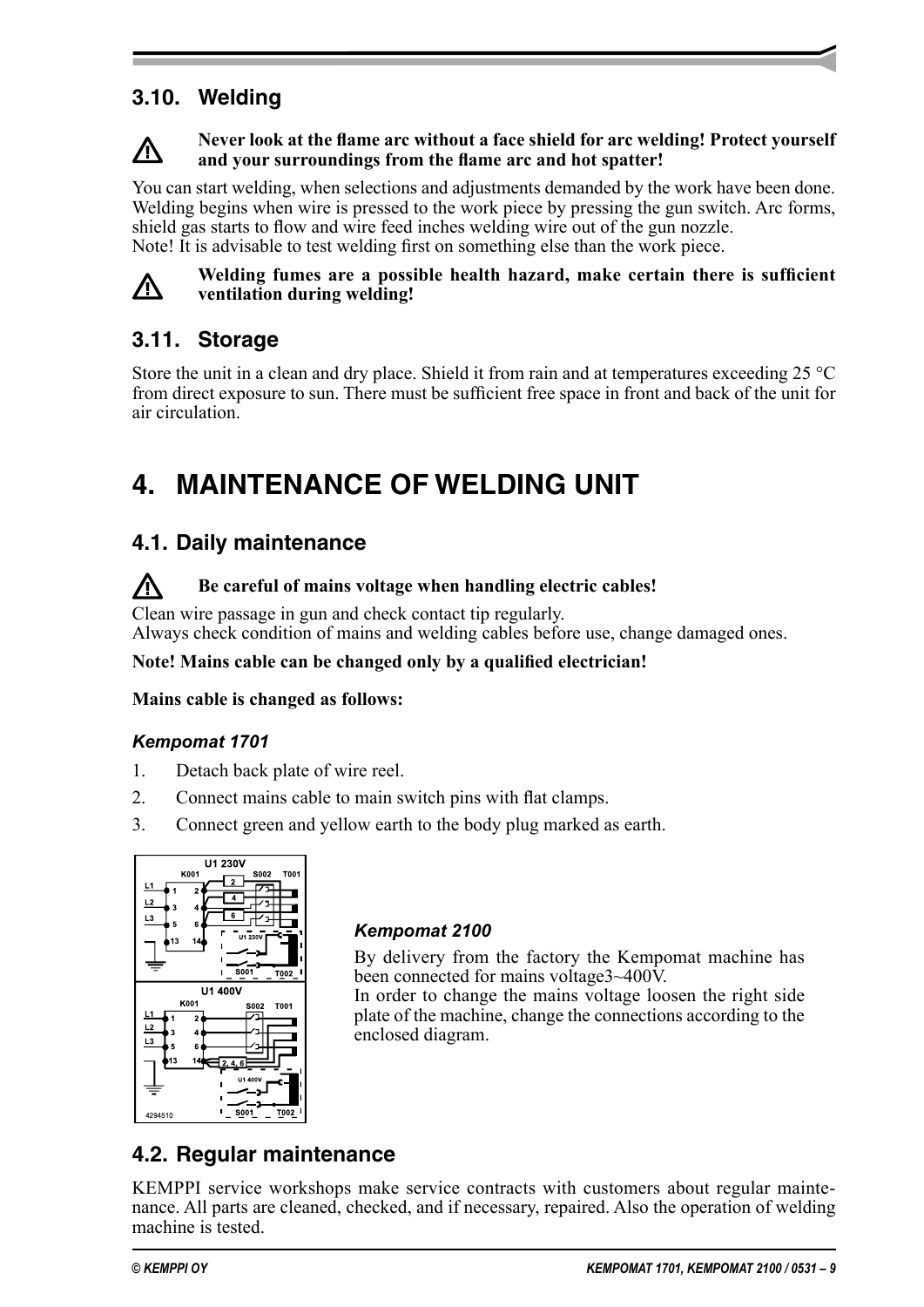# **5. DISPOSAL OF THE MACHINE**



Do not dispose of electrical equipment together with normal waste!

In observance of European Directive 2002/96/EC on Waste Electrical and Electronic Equipment and its implementation in accordance with national law, electrical equipment that has reached the end of its life must be collected separately and returned to an environmentally compatible recycling facility. As the owner of the equipment, you should get information on approved collection systems from our local representative.

By applying this European Directive you will improve the environment and human health!

# **6. ORDERING NUMBERS**

| <b>Part</b>          |                                                              | <b>Ordering number</b> |  |  |  |
|----------------------|--------------------------------------------------------------|------------------------|--|--|--|
|                      | Kempomat 1701 $1 \sim 230$ V welding machine                 |                        |  |  |  |
|                      | Kempomat $21003 \sim 230/400$ V welding machine<br>621421001 |                        |  |  |  |
| Earth cable          | $16mm^2$ , 3 m                                               | 4260000                |  |  |  |
| MIG welding gun, 3 m | KMG <sub>20</sub>                                            | 6251113                |  |  |  |
| MIG welding gun, 3 m | MT 18                                                        | 6251013                |  |  |  |
| Hub for wire reel    |                                                              | 4289880                |  |  |  |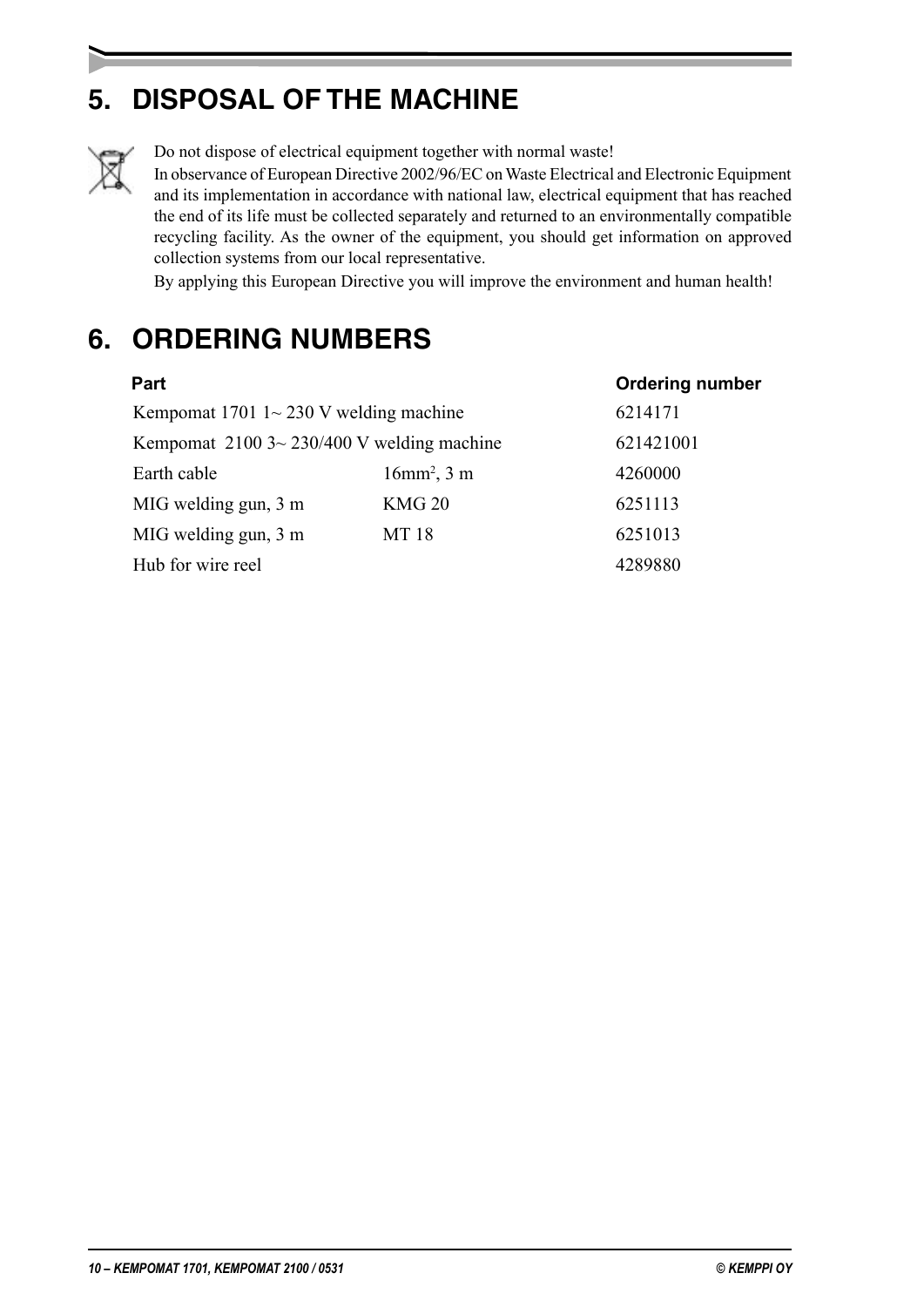# **7. TECHNICAL INFORMATION**

## **Kempomat 1701 1~ 230 V Welding machine**

| Rated voltage                |                  | $1 \sim 230$ V 50/60 Hz               |
|------------------------------|------------------|---------------------------------------|
| Mains cable/fuse             |                  | $3x1,5$ mm <sup>2</sup> /16 A delayed |
| Mains connection             |                  | $220 V - 10 \%$ 240 V + 6%            |
| Connected load               | 15 % ED          | $6.5$ kVA                             |
|                              | 60 % ED          | 3.0 kVA                               |
|                              | 100 % ED         | $2.3$ kVA                             |
| Load capacity                |                  |                                       |
|                              | 15 % ED          | 170 A/21 V                            |
|                              | 60 % ED          | 85 A / 18.5 V                         |
|                              | 100 % ED         | 76 A / 17.5 V                         |
| Adjustment range             |                  | $30 A / 14 V$ 170 A / 22.5 V          |
| Voltage adjustment           |                  | 8 steps                               |
| open circuit voltage, max.   |                  | 40 V                                  |
| Efficiency                   |                  | 70 % / 170 A / 21 V                   |
| Power ratio                  |                  | $0,85 / 170$ A $/ 21$ V               |
| Wire feed speed              |                  | $0 - 16$ m/min, stepless              |
| Wires with filler            |                  |                                       |
|                              | Ø Fe, SS         | $0.6 - 1.0$ mm                        |
|                              | Ø Cored wire     | $0.9 - 1.2$ mm                        |
|                              | Ø Al             | $1.0 \text{ mm}$                      |
| Wire reel:                   |                  |                                       |
|                              | maximum weight   | $20 \text{ kg}$                       |
|                              | maximum diameter | 300 mm                                |
| Gun connection               |                  | Euro                                  |
| Thermal class                |                  | H(180 °C)                             |
| Range of temperature for use |                  | $-20+40$ °C                           |
| Storage temperature range    |                  | $-40+60$ °C                           |
| Degree of protection         |                  | <b>IP 23 C</b>                        |
| Measurements:                | length           | 850 mm                                |
|                              | width            | 392 mm                                |
|                              | height           | 750 mm                                |
| Weight                       |                  | $47 \text{ kg}$                       |

The unit fulfils the CE marking demands.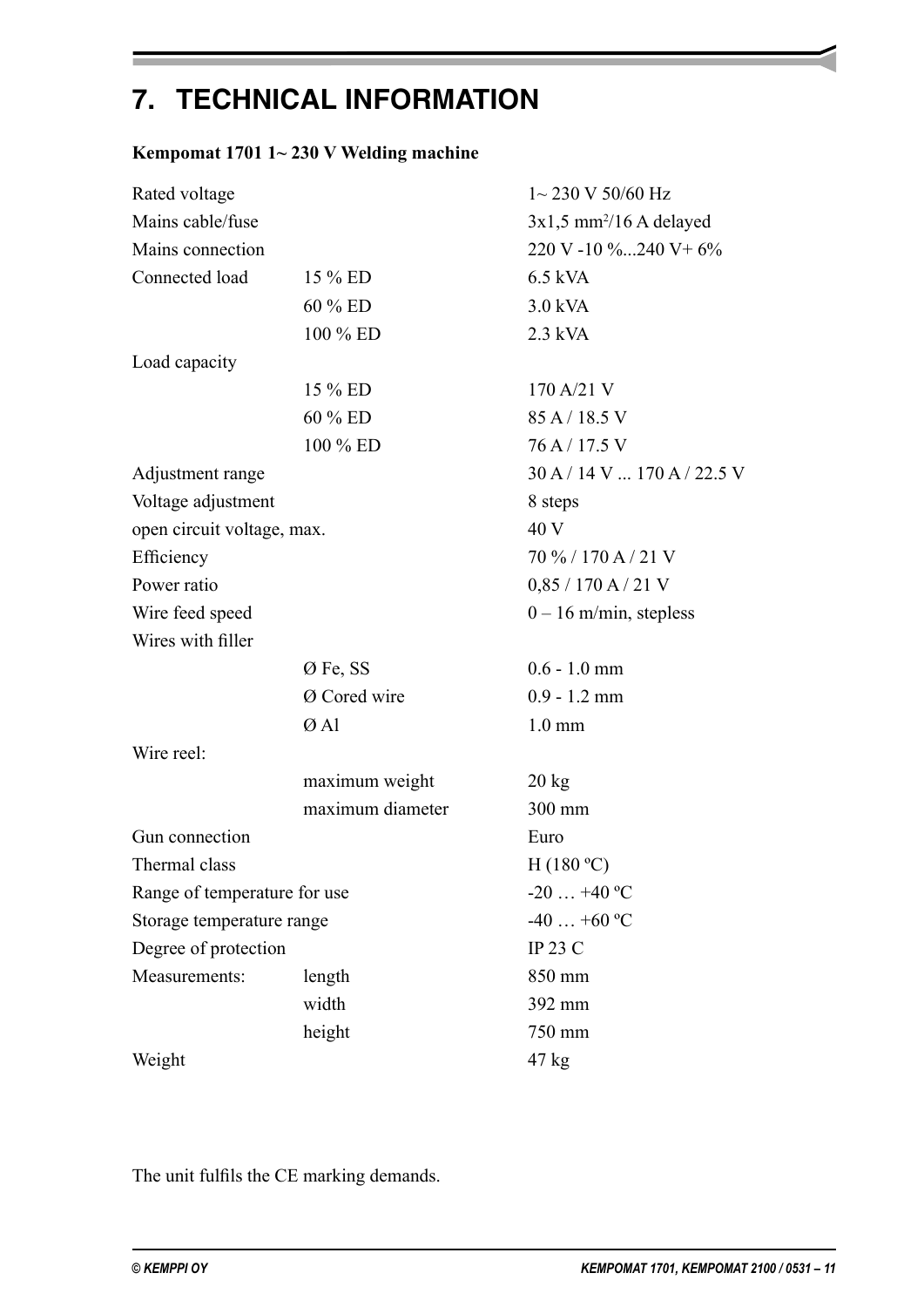#### **Kempomat 2100 3~ 230/400 Welding machine**

| Rated voltage                |                  | $3 \sim 230$ V 50/60 Hz / 3 $\sim$ 400 V 50/60 Hz |  |  |
|------------------------------|------------------|---------------------------------------------------|--|--|
| Mains cable/fuse             |                  | $3x1,5$ mm <sup>2</sup> /10 A delayed             |  |  |
| Mains connection             |                  | 220 V -10 %240 V + 6% / 380 V -10 %415 V + 6 %    |  |  |
| Connected load               | 25 % ED          | 7.5 kVA                                           |  |  |
|                              | 60 % ED          | $4.0$ kVA                                         |  |  |
|                              | 100 % ED         | 2.8 kVA                                           |  |  |
| Load capacity                |                  |                                                   |  |  |
|                              | 25 % ED          | 200 A / 23 V                                      |  |  |
|                              | 60 % ED          | 130 A / 20.5 V                                    |  |  |
|                              | 100 % ED         | 100 A / 19 V                                      |  |  |
| Adjustment range             |                  | $30$ A $/$ 14 V  200 A $/$ 24 V                   |  |  |
| Voltage adjustment           |                  | 10 steps                                          |  |  |
| Idle voltage, max.           |                  | 40 V                                              |  |  |
| Efficiency                   |                  | 85 % / 200 A / 24 V                               |  |  |
| Power ratio                  |                  | $0,90 / 200$ A $/ 24$ V                           |  |  |
| Wire feed speed              |                  | $0 - 18$ m/min, stepless                          |  |  |
| Wires with filler            |                  |                                                   |  |  |
|                              | Ø Fe, SS         | $0.6 - 1.0$ mm                                    |  |  |
|                              | Ø Cored wire     | $0.9 - 1.2$ mm                                    |  |  |
|                              | ØAl              | $1.0 \text{ mm}$                                  |  |  |
| Wire reel:                   |                  |                                                   |  |  |
|                              | maximum weight   | $20 \text{ kg}$                                   |  |  |
|                              | maximum diameter | 300 mm                                            |  |  |
| Gun connection               |                  | Euro                                              |  |  |
| Thermal class                |                  | H(180 °C)                                         |  |  |
| Range of temperature for use |                  | $-20+40$ °C                                       |  |  |
| Storage temperature range    |                  | $-40+60$ °C                                       |  |  |
| Degree of protection         |                  | <b>IP 23 C</b>                                    |  |  |
| Measurements:                | length           | 910 mm                                            |  |  |
|                              | width            | 410 mm                                            |  |  |
|                              | height           | 820 mm                                            |  |  |
| Weight                       |                  | 54 kg                                             |  |  |

The unit fulfils the CE marking demands.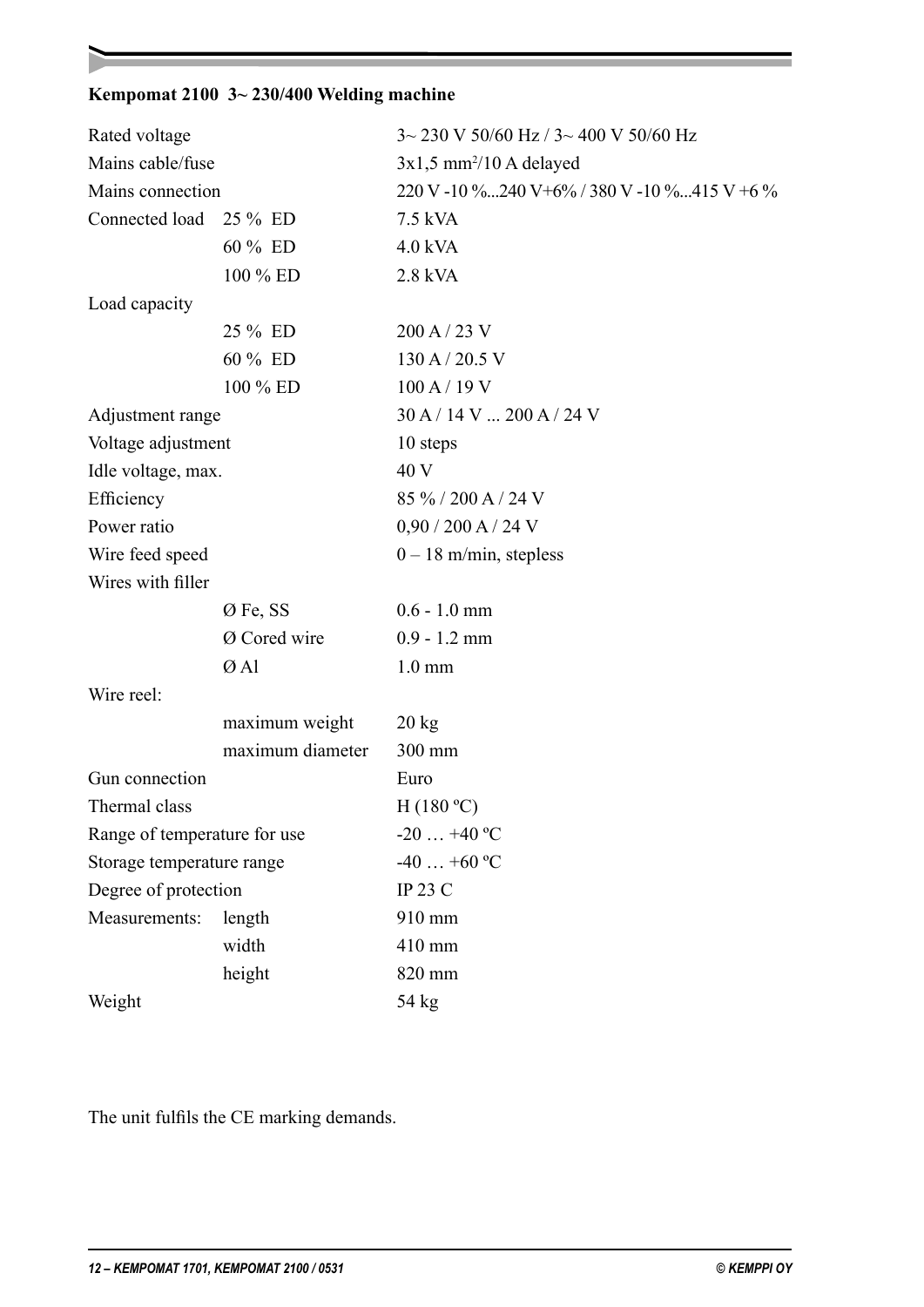# **8. TERMS OF GUARANTEE**

Kemppi Oy provides a guarantee for products manufactured and sold by them if defects in manufacture and materials occur. Guarantee repairs must be carried out only by an Authorised Kemppi Service Agent. Packing, freight and insurance costs to be paid by orderer. The guarantee is effected on the date of purchase. Verbal promises which do not comply with the terms of guarantee are not binding on guarantor.

#### *Limitations on guarantee*

The following conditions are not covered under the terms of guarantee: defects due to natural wear and tear, non-compliance with operating and maintenance instructions, connection to incorrect or faulty supply voltage (including voltage surges outside equipment spec.), incorrect gas pressure, overloading, transport or storage damage, fire of damage due to natural causes i.e. lightning or flooding.

This guarantee does not cover direct or indirect travelling costs, daily allowances or accommodation. Note: Under the terms of guarantee, welding torches and their consumables, feeder drive rolls and feeder guide tubes are not covered. Direct or indirect damage due to a defective product is not covered under the guarantee. The guarantee is void if changes are made to the product without approval of the manufacturer, or if repairs are carried out using non-approved spare parts.

The guarantee is also void if repairs are carried out by non-authorised agents.

#### *Undertaking guarantee repairs*

Guarantee defects must be informed to Kemppi or authorised Kemppi Service Agents within the guarantee period. Before any guarantee work is undertaken, the customer must provide proof of guarantee or proof of purchase, and serial number of the equipment in order to validate the guarantee. The parts replaced under the terns of guarantee remain the property of Kemppi.

Following the guarantee repair, the guarantee of the machine or equipment, repaired or replaced, will be continued to the end of the original guarantee period.